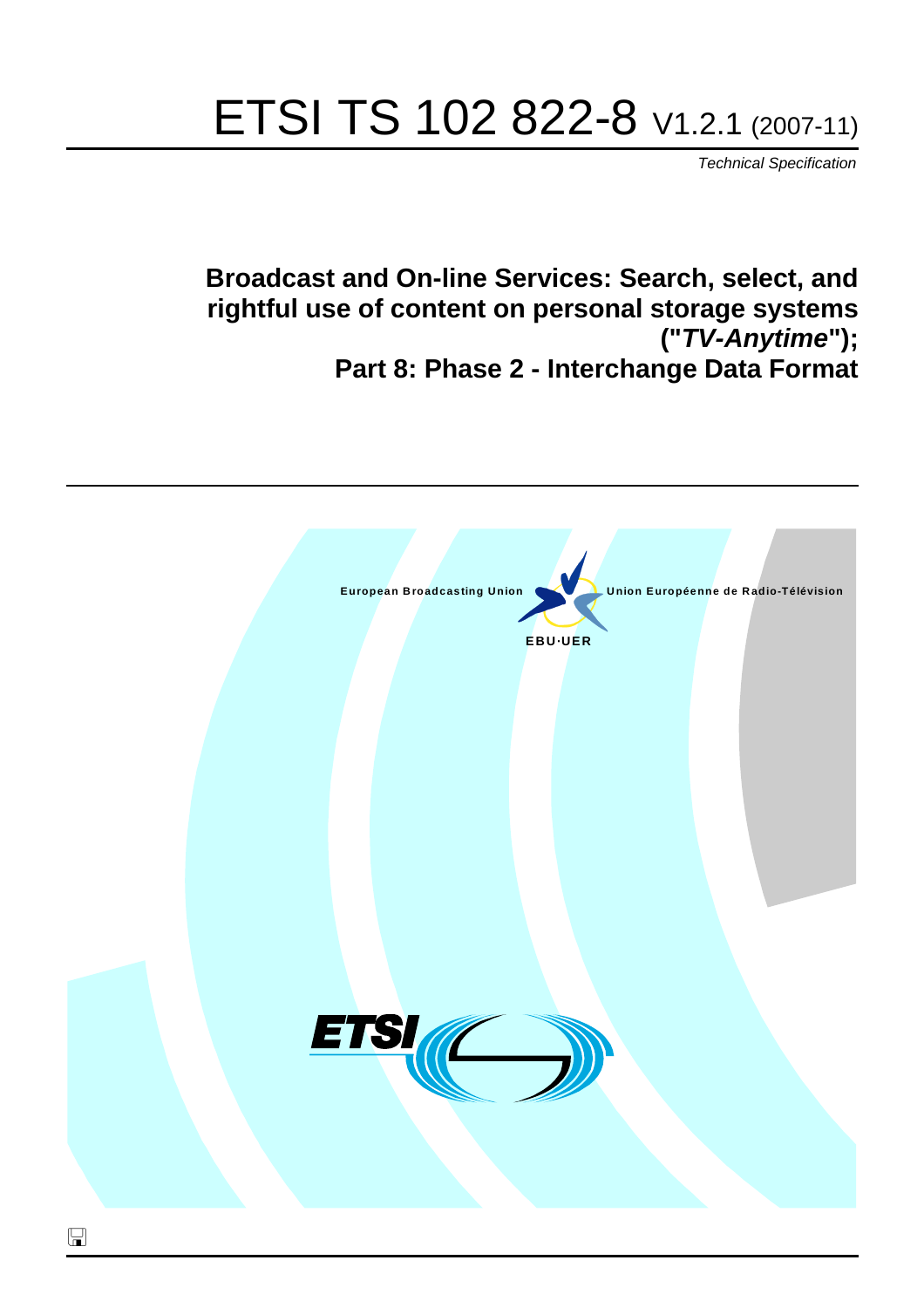Reference

RTS/JTC-TVA-PH1-29-08

Keywords broadcasting, content, system, TV, video

#### *ETSI*

#### 650 Route des Lucioles F-06921 Sophia Antipolis Cedex - FRANCE

Tel.: +33 4 92 94 42 00 Fax: +33 4 93 65 47 16

Siret N° 348 623 562 00017 - NAF 742 C Association à but non lucratif enregistrée à la Sous-Préfecture de Grasse (06) N° 7803/88

#### *Important notice*

Individual copies of the present document can be downloaded from: [http://www.etsi.org](http://www.etsi.org/)

The present document may be made available in more than one electronic version or in print. In any case of existing or perceived difference in contents between such versions, the reference version is the Portable Document Format (PDF). In case of dispute, the reference shall be the printing on ETSI printers of the PDF version kept on a specific network drive within ETSI Secretariat.

Users of the present document should be aware that the document may be subject to revision or change of status. Information on the current status of this and other ETSI documents is available at <http://portal.etsi.org/tb/status/status.asp>

If you find errors in the present document, please send your comment to one of the following services: [http://portal.etsi.org/chaircor/ETSI\\_support.asp](http://portal.etsi.org/chaircor/ETSI_support.asp)

#### *Copyright Notification*

No part may be reproduced except as authorized by written permission. The copyright and the foregoing restriction extend to reproduction in all media.

> © European Telecommunications Standards Institute 2007. © European Broadcasting Union 2007. All rights reserved.

**DECT**TM, **PLUGTESTS**TM and **UMTS**TM are Trade Marks of ETSI registered for the benefit of its Members. **TIPHON**TM and the **TIPHON logo** are Trade Marks currently being registered by ETSI for the benefit of its Members. **3GPP**TM is a Trade Mark of ETSI registered for the benefit of its Members and of the 3GPP Organizational Partners.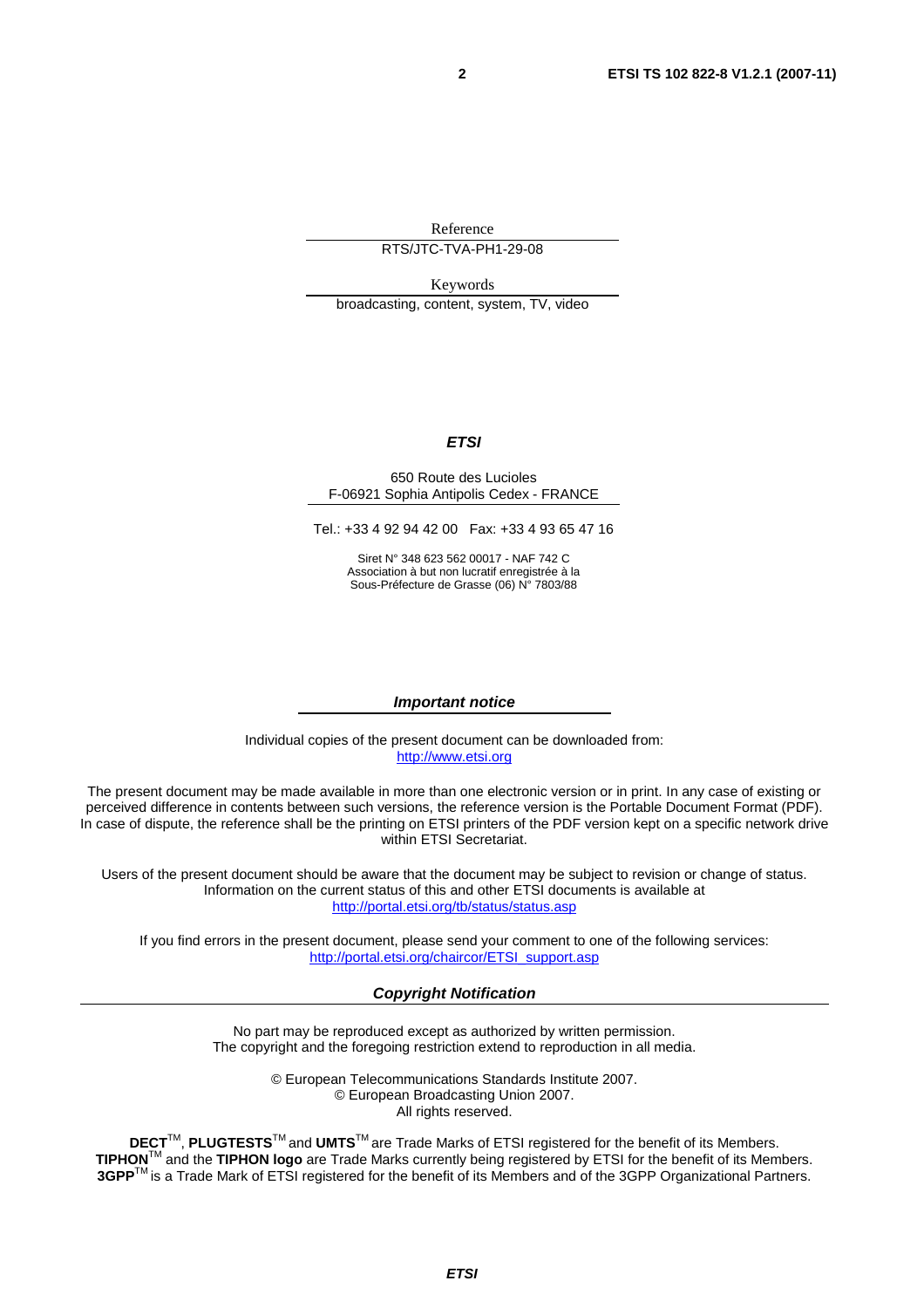# Contents

| 1              |                                                                                             |  |  |  |
|----------------|---------------------------------------------------------------------------------------------|--|--|--|
| 2              |                                                                                             |  |  |  |
| 3              |                                                                                             |  |  |  |
| 3.1<br>3.2     |                                                                                             |  |  |  |
| $\overline{4}$ |                                                                                             |  |  |  |
| 4.1            |                                                                                             |  |  |  |
| 4.2            |                                                                                             |  |  |  |
| 4.3            |                                                                                             |  |  |  |
| 4.4<br>4.5     |                                                                                             |  |  |  |
| 4.5.1          |                                                                                             |  |  |  |
| 4.5.2          |                                                                                             |  |  |  |
| 5              |                                                                                             |  |  |  |
|                | <b>Annex A (normative):</b>                                                                 |  |  |  |
| A.1            |                                                                                             |  |  |  |
| A.2            |                                                                                             |  |  |  |
|                | TV-Anytime description schemes for interchange data format16<br><b>Annex B</b> (normative): |  |  |  |
|                |                                                                                             |  |  |  |

 $\mathbf{3}$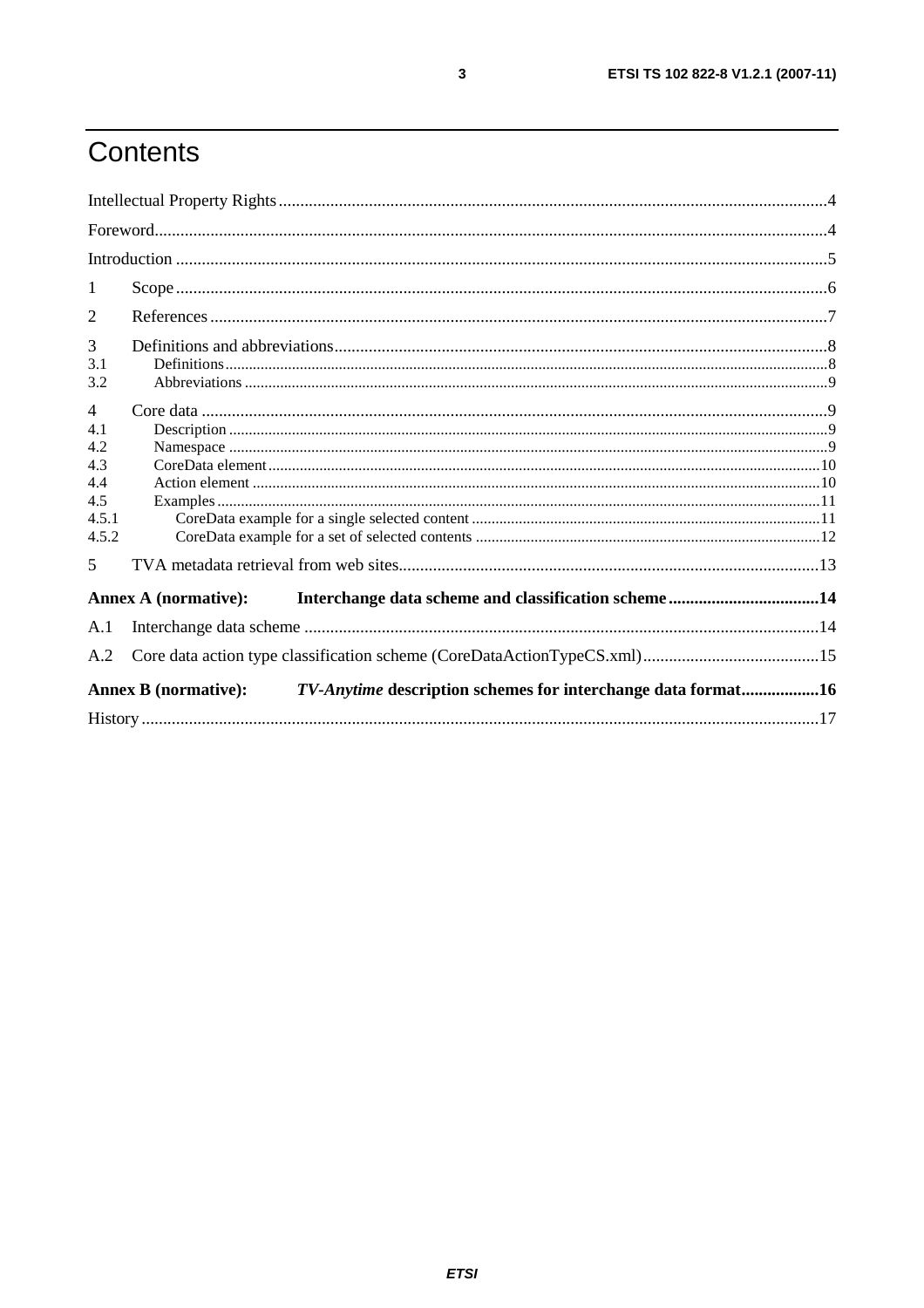### Intellectual Property Rights

IPRs essential or potentially essential to the present document may have been declared to ETSI. The information pertaining to these essential IPRs, if any, is publicly available for **ETSI members and non-members**, and can be found in ETSI SR 000 314: *"Intellectual Property Rights (IPRs); Essential, or potentially Essential, IPRs notified to ETSI in respect of ETSI standards"*, which is available from the ETSI Secretariat. Latest updates are available on the ETSI Web server ([http://webapp.etsi.org/IPR/home.asp\)](http://webapp.etsi.org/IPR/home.asp).

Pursuant to the ETSI IPR Policy, no investigation, including IPR searches, has been carried out by ETSI. No guarantee can be given as to the existence of other IPRs not referenced in ETSI SR 000 314 (or the updates on the ETSI Web server) which are, or may be, or may become, essential to the present document.

#### Foreword

This Technical Specification (TS) has been produced by Joint Technical Committee (JTC) Broadcast of the European Broadcasting Union (EBU), Comité Européen de Normalisation ELECtrotechnique (CENELEC) and the European Telecommunications Standards Institute (ETSI).

NOTE: The EBU/ETSI JTC Broadcast was established in 1990 to co-ordinate the drafting of standards in the specific field of broadcasting and related fields. Since 1995 the JTC Broadcast became a tripartite body by including in the Memorandum of Understanding also CENELEC, which is responsible for the standardization of radio and television receivers. The EBU is a professional association of broadcasting organizations whose work includes the co-ordination of its members' activities in the technical, legal, programme-making and programme-exchange domains. The EBU has active members in about 60 countries in the European broadcasting area; its headquarters is in Geneva.

European Broadcasting Union CH-1218 GRAND SACONNEX (Geneva) Switzerland Tel: +41 22 717 21 11 Fax: +41 22 717 24 81

The present document is part 8 of a multi-part deliverable covering Broadcast and On-line Services: Search, select and rightful use of content on personal storage systems ("*TV-Anytime*"), as identified below:

- Part 1: "Phase 1 Benchmark Features":
- Part 2: "Phase 1 System description";
- Part 3: "Metadata";
- Part 4: "Phase 1 Content referencing":
- Part 5: "Phase 1 Rights Management and Protection (RMP)";
- Part 6: "Delivery of metadata over a bi-directional network";
- Part 7: "Phase 1 Bi-directional metadata delivery protection";
- **Part 8: "**Phase 2 **Interchange Data Format";**
- Part 9: "Phase 2 Remote Programming".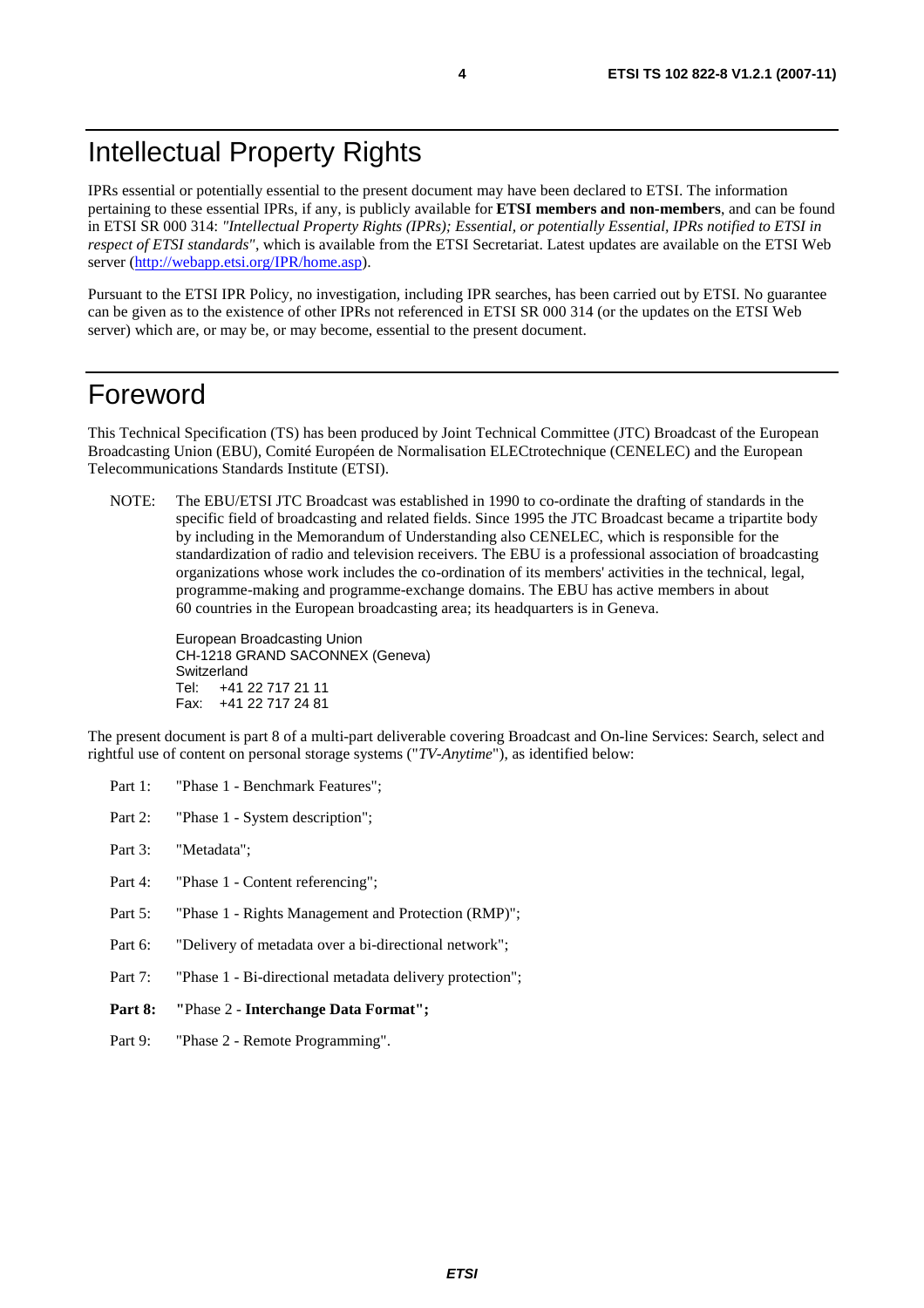### Introduction

*"TV-Anytime"* (TVA) is a synchronized set of specifications established by the *TV-Anytime* Forum. TVA features enable the search, selection, acquisition and rightful use of content on local and/or remote personal storage systems from both broadcast and online services.

TS 102 822-1 [1] and TS 102 822-2 [2] set the context and system architecture in which the standards for Metadata, Content referencing, Bi-directional metadata and Metadata protection are to be implemented in the *TV-Anytime* environment. TS 102 822-1 [1] provides benchmark business models against which the *TV-Anytime* system architecture is evaluated to ensure that the specification enable key business applications. TS 102 822-2 [2] presents the *TV-Anytime* System Architecture. These two documents are placed ahead of the others for their obvious introductory value. Note that these first two documents are largely informative, while the remainder of the series is normative.

The features are supported and enabled by the specifications for Metadata (TS 102 822-3 sub-parts 1 [3], 2 [4], 3 [5]), Content Referencing (TS 102 822-4 [6]), Rights Management (TS 102 822-5 sub-parts 1 [7] and 2 [8]), Bi-directional Metadata Delivery (TS 102 822-6 sub-parts 1 [9], 2 [10] and 3 [11]) and Protection (TS 102 822-7 [12]), Interchange Data Format (TS 102 822-8 (the present document)) and Remote Programming (TS 102 822-9 [13]). This list of Features is to be used as guidance to manufacturers, service providers and content providers regarding the implementation of the Phase 1 and Phase 2 *TV-Anytime* specifications.

Although each in the series of documents is intended to stand alone, a complete and coherent sense of the *TV-Anytime* system standard can be gathered by reading all the specification documents in numerical order.

The *TV-Anytime* Phase 1 metadata specification addresses a data model that allowed a broadcaster to describe the content available within the broadcast system and to therefore "attract" a user to acquire and consume the content.

The present document defines the interchange data format for the delivery of TV-Anytime metadata and content referencing information from different data sources.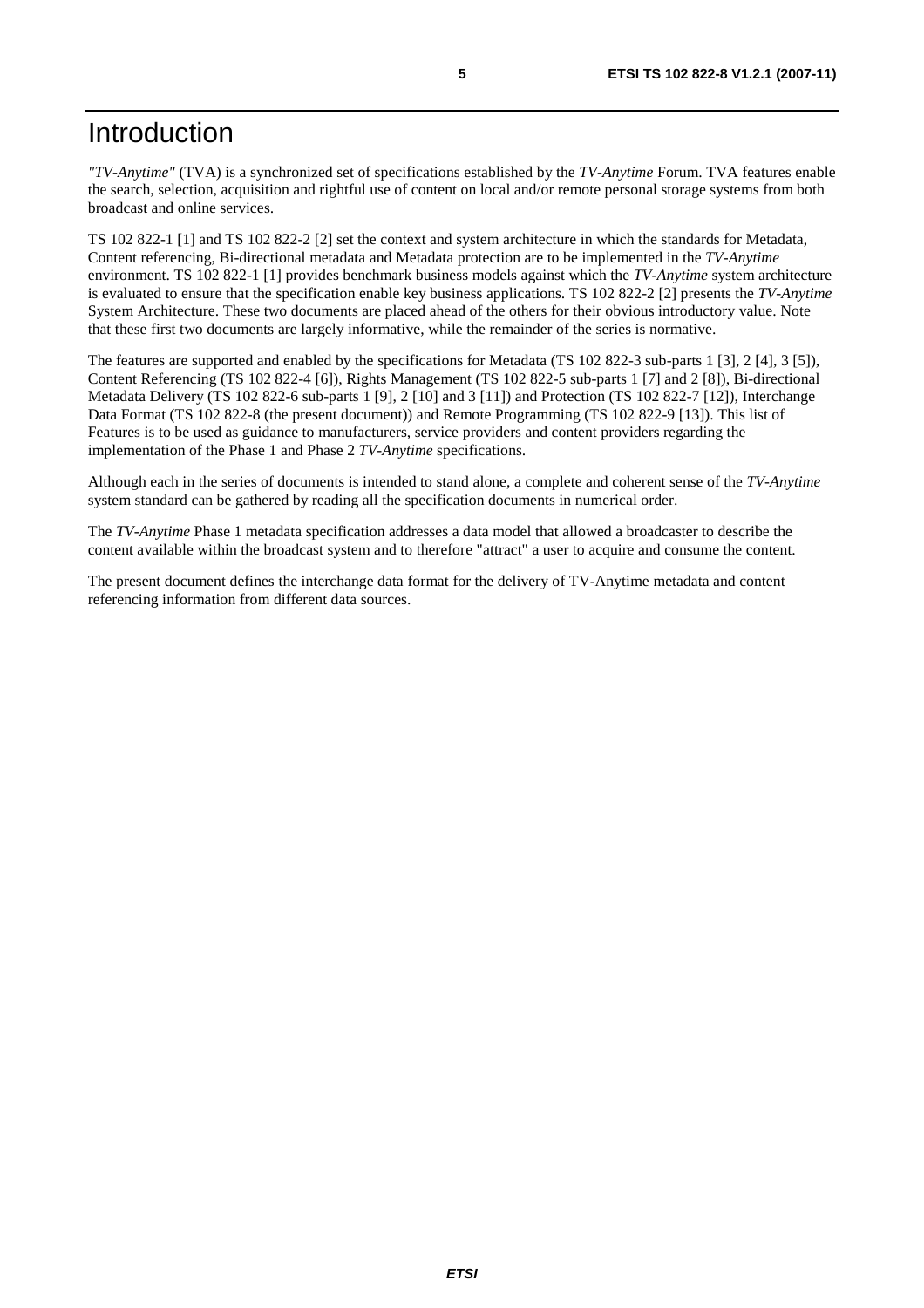#### 1 Scope

The present document is one in a series of Technical Specification documents produced by the *TV-Anytime* Forum. These documents establish the fundamental specifications for the services, systems and devices that will conform to the *TV-Anytime* standard, to a level of detail that is implementable for compliant products and services.

TS 102 822-1 [1] and TS 102 822-2 [2] set the context and system architecture in which the standards for Metadata, Content referencing, Bi-directional metadata and metadata protection are to be implemented in the *TV-Anytime* environment. TS 102 822-1 [1] provides benchmark business models against which the *TV-Anytime* system architecture is evaluated to ensure that the specification enable key business applications. TS 102 822-2 [2] presents the *TV-Anytime* System Architecture and the relationship between Phase 1 and Phase 2 technologies. These first two documents are largely informative, while the remainder of the series is normative.

The present document has been developed during the second phase of TV-Anytime and covers the definition of the interchange data format for the delivery of TV-Anytime metadata and content referencing information from different data sources.

The interchange data format described in the present document was selected in order to satisfy the usage scenarios listed in TS 102 822-1 [1].

The *TV-Anytime* Forum has defined a number of data types that can be exchanged between *TV-Anytime* devices. These include program metadata, content referencing information, and user-centric metadata. The present document addresses data delivery from non *TV-Anytime* sources to *TV-Anytime* clients. A *TV-Anytime* client is typically a PDR, although in the present document the client can be any Internet connected device. These devices do not necessarily need to have the ability to display or store content, since many types of devices can exploit *TV-Anytime* metadata services (e.g. a mobile phone displaying an EPG).

Programme metadata and content referencing information can be delivered unidirectionally (e.g. via traditional broadcast or IP multicast) or via a bi-directional network. A *TV-Anytime* data provider might choose to deliver data using the interchange data format described because it allows:

- a simple adaptation of existing non-*TV Anytime* content selection and location services to provide data for *TV-Anytime* clients;
- the delivery of the *TV-Anytime* data to clients by *TV-Anytime* data providers without access to a broadcast system;
- *TV-Anytime* data providers to personalize the metadata they offer according to the source of the request;
- a range of client devices, which are not necessarily able to receive broadcast data, to access and exploit *TV-Anytime* data. For example, a mobile phone or personal organizer could use the metadata service to show the user an EPG.

Figure 1 shows the relation between non-*TV-Anytime* content selection and location services and *TV-Anytime* clients.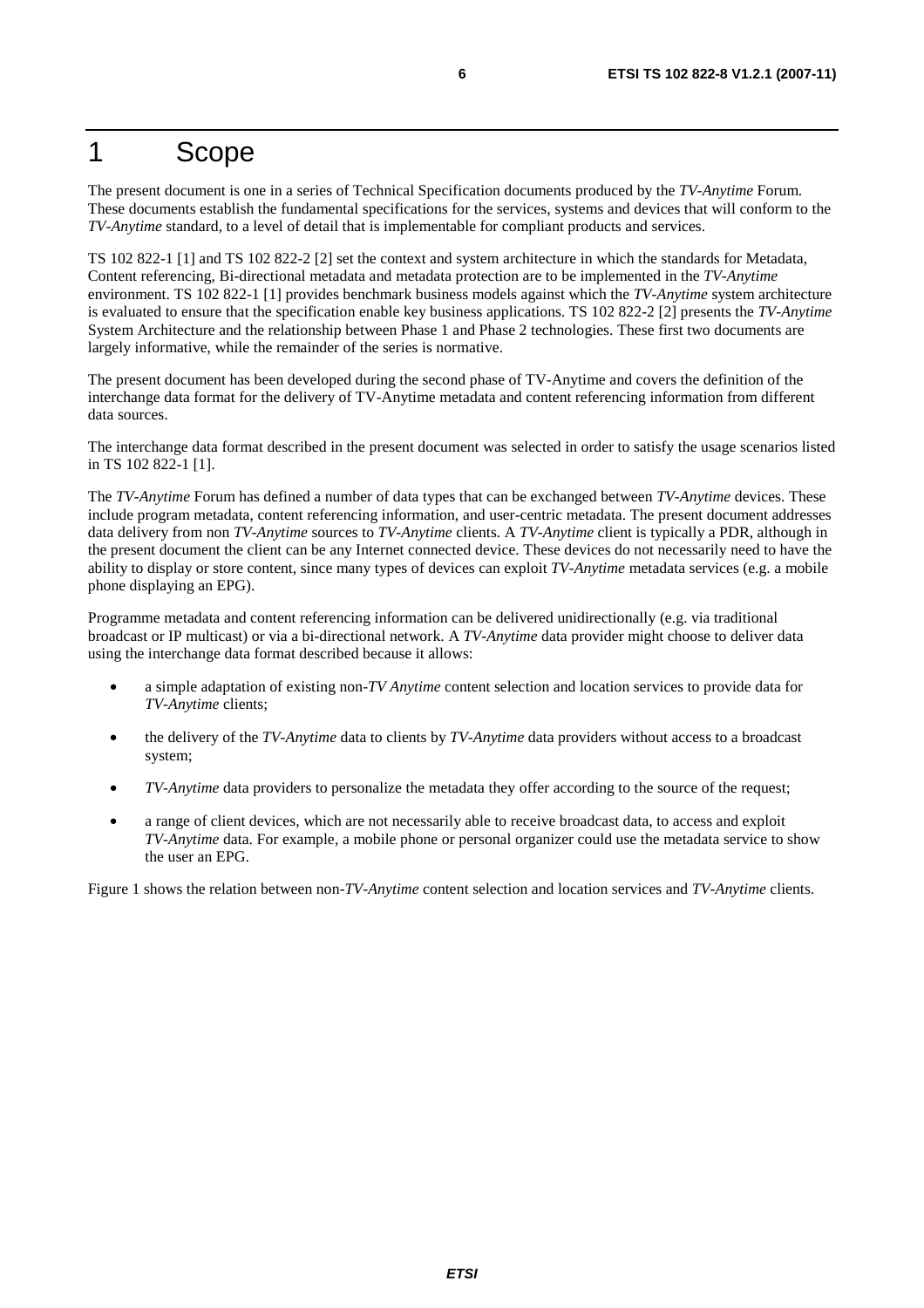

**Figure 1: TV-Anytime data delivery from alternate data sources** 

#### 2 References

The following documents contain provisions which, through reference in this text, constitute provisions of the present document.

- References are either specific (identified by date of publication and/or edition number or version number) or non-specific.
- For a specific reference, subsequent revisions do not apply.
- For a non-specific reference, the latest version applies.

Referenced documents which are not found to be publicly available in the expected location might be found at <http://docbox.etsi.org/Reference>.

- NOTE: While any hyperlinks included in this clause were valid at the time of publication ETSI cannot guarantee their long term validity.
- [1] ETSI TS 102 822-1: "Broadcast and On-line Services: Search, select, and rightful use of content on personal storage systems ("TV-Anytime"); Part 1: Benchmark Features".
- [2] ETSI TS 102 822-2: "Broadcast and On-line Services: Search, select, and rightful use of content on personal storage systems ("TV-Anytime Phase 1"); Part 2: Phase 1 - System description".
- [3] ETSI TS 102 822-3-1: "Broadcast and On-line Services: Search, select, and rightful use of content on personal storage systems ("TV-Anytime"); Part 3: Metadata; Sub-part 1: Phase 1 - Metadata schemas".
- [4] ETSI TS 102 822-3-2: "Broadcast and On-line Services: Search, select, and rightful use of content on personal storage systems ("TV-Anytime"); Part 3: Metadata; Sub-part 2: System aspects in a uni-directional environment".
- [5] ETSI TS 102 822-3-3: "Broadcast and On-line Services: Search, select, and rightful use of content on personal storage systems ("TV-Anytime"); Part 3: Metadata; Sub-part 3: Phase 2 - Extended Metadata Schema".
- [6] ETSI TS 102 822-4: "Broadcast and On-line Services: Search, select, and rightful use of content on personal storage systems ("TV-Anytime Phase1"); Part 4: Phase 1 - Content referencing".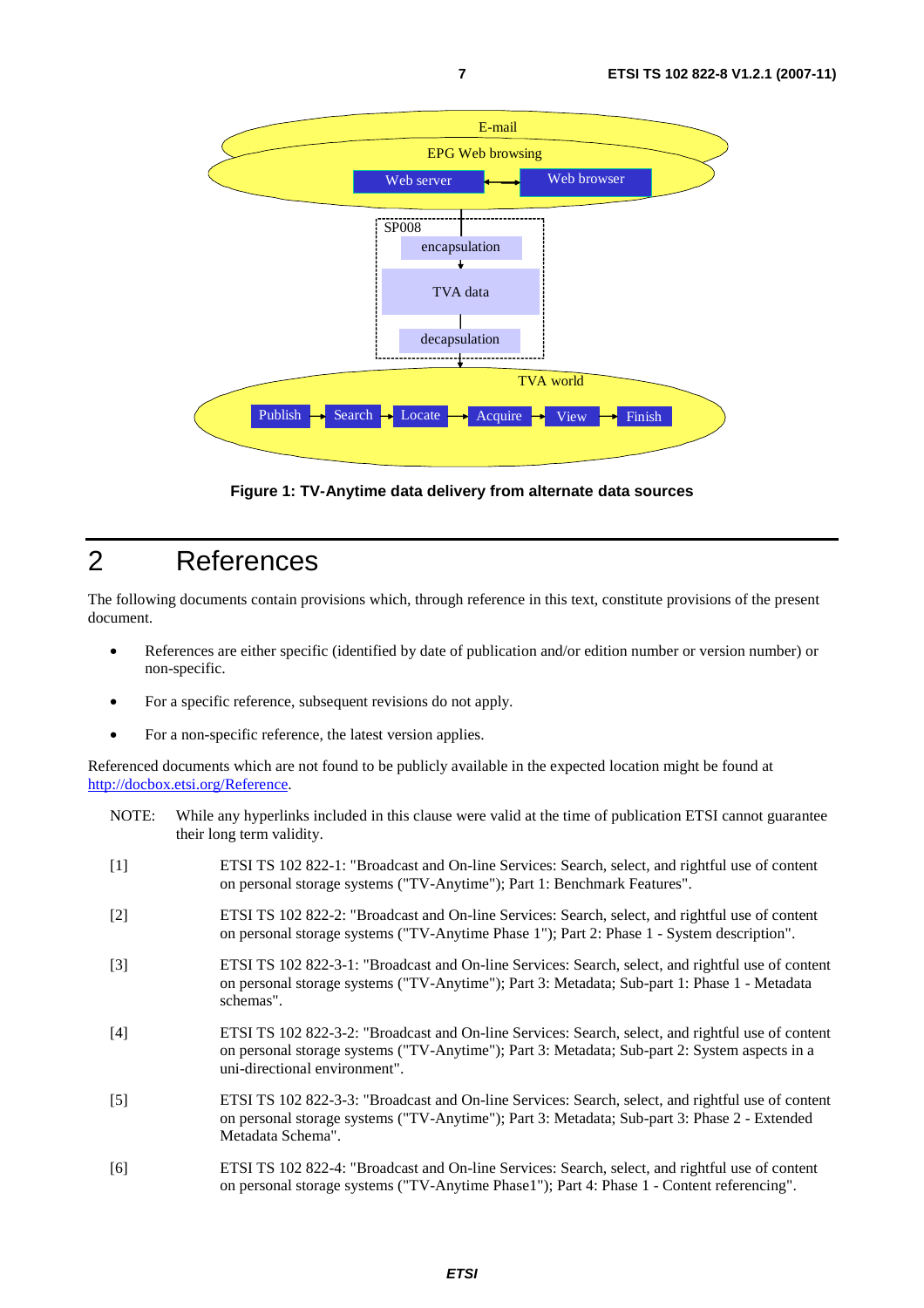- [7] ETSI TS 102 822-5-1: "Broadcast and On-line Services: Search, select, and rightful use of content on personal storage systems ("TV-Anytime"); Part 5: Rights Management and Protection (RMP) Sub-part 1: Information for Broadcast Applications".
- [8] ETSI TS 102 822-5-2: "Broadcast and On-line Services: Search, select, and rightful use of content on personal storage systems ("TV-Anytime"); Part 5: Rights Management and Protection (RMP) Sub-part 2: RMPI binding".
- [9] ETSI TS 102 822-6-1: "Broadcast and On-line Services: Search, select, and rightful use of content on personal storage systems ("TV-Anytime"); Part 6: Delivery of metadata over a bi-directional network; Sub-part 1: Service and transport".
- [10] ETSI TS 102 822-6-2: "Broadcast and On-line Services: Search, select, and rightful use of content on personal storage systems ("TV-Anytime"); Part 6: Delivery of metadata over a bi-directional network; Sub-part 2: Phase 1 - Service discovery".
- [11] ETSI TS 102 822-6-3: "Broadcast and On-line Services: Search, select, and rightful use of content on personal storage systems ("TV-Anytime"); Part 6: Delivery of metadata over a bi-directional network; Sub-part 3: Phase 2 - Exchange of Personal Profile".
- [12] ETSI TS 102 822-7: "Broadcast and On-line Services: Search, select, and rightful use of content on personal storage systems ("TV-Anytime Phase 1"); Part 7: Bi-directional metadata delivery protection".
- [13] ETSI TS 102 822-9: "Broadcast and On-line Services: Search, select, and rightful use of content on personal storage systems ("TV-Anytime"); Part 9: Phase 2 - Remote Programming".

# 3 Definitions and abbreviations

### 3.1 Definitions

For the purposes of the present document, the following terms and definitions apply:

**acquisition:** process of retrieving selected content

**client:** typically a personal digital recorder or any device connected to the Internet

**content:** audio, video or other types of material the viewer would like to access

NOTE: Movies, games, TV programmes, radio programmes, etc.

**electronic programme guide:** means of presenting available content to the consumer and allowing selection of desired content

**location resolution:** the process of establishing the address (location and time) of a specific content instance from its CRID

**metadata:** generally, data about content, such as the title, genre, summary of a television programme consumer preferences and viewing history data

**metadata service:** service that provides TV-Anytime data via a server on a bi-directional network using the data and protocols defined in TS 102 822-8

**programme:** editorially coherent piece of content that is acquired by a PDR as a whole

**service provider:** aggregator and supplier of content which may include gateway and management roles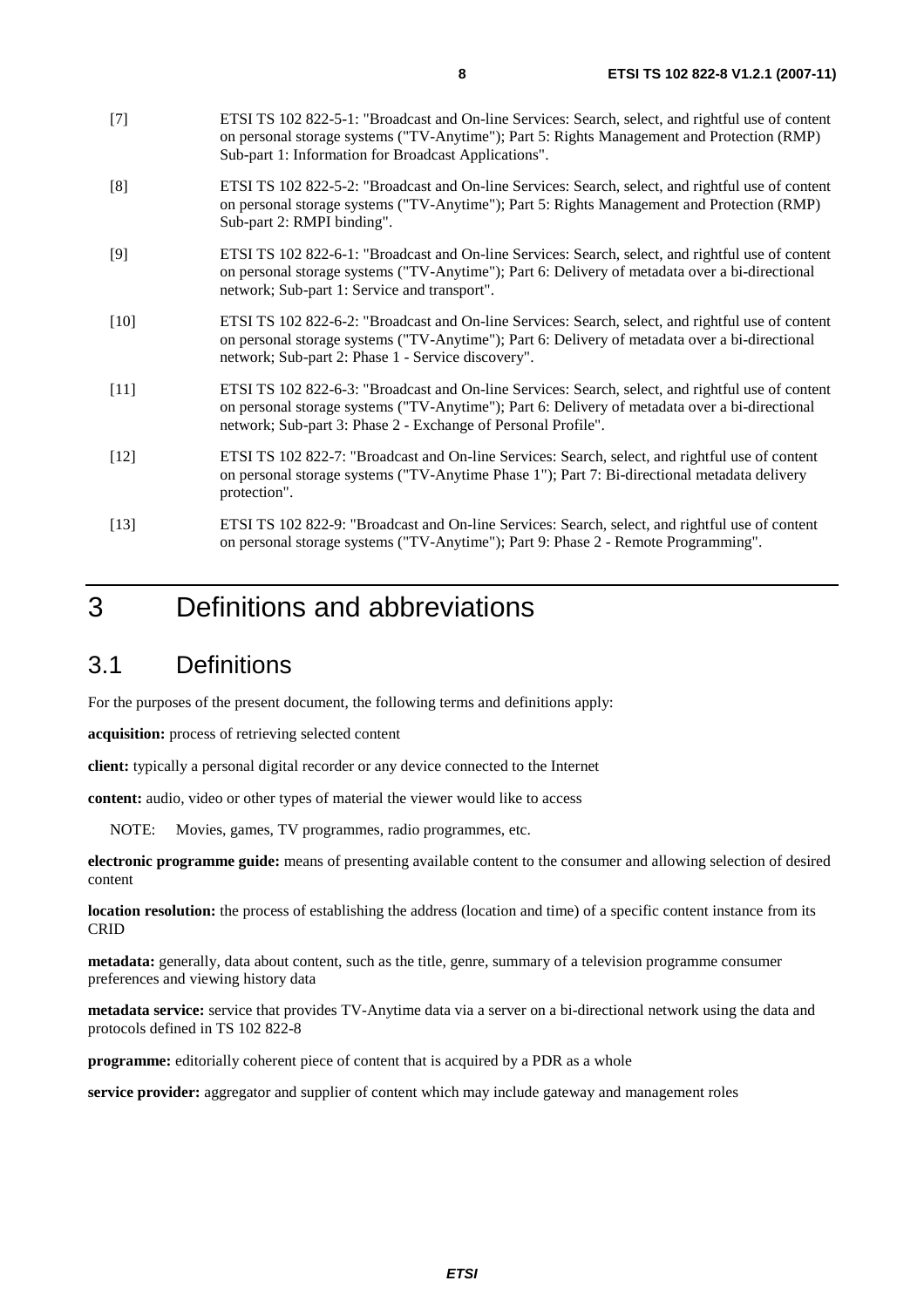#### 3.2 Abbreviations

For the purposes of the present document, the following abbreviations apply:

| <b>CRID</b>   | Content Reference IDentifier                                                                 |  |  |
|---------------|----------------------------------------------------------------------------------------------|--|--|
| NOTE:         | An identifier for content that is independent of its location specified by TS 102 822-4 [6]. |  |  |
| <b>DVB</b>    | Digital Video Broadcasting project                                                           |  |  |
| NOTE:         | European project providing technical specifications for publication by ETSI.                 |  |  |
| <b>EPG</b>    | Electronic Programme Guide                                                                   |  |  |
| <b>HTTP</b>   | <b>HyperText Transfer Protocol</b>                                                           |  |  |
| <b>IMI</b>    | Instance Metadata Identifier                                                                 |  |  |
| <b>MIME</b>   | Multipurpose Internet Mail Extension                                                         |  |  |
| PDR.          | Personal Digital Recorder                                                                    |  |  |
| <b>TVA</b>    | TV-Anytime                                                                                   |  |  |
| <b>URI</b>    | Uniform Resource Identifier                                                                  |  |  |
| URL           | Uniform Resource Locator                                                                     |  |  |
| <b>WSIF</b>   | Web Service Inspection File                                                                  |  |  |
| WS-Inspection | Web Services Inspection Language                                                             |  |  |
| XML           | Extensible Markup Language                                                                   |  |  |

#### 4 Core data

#### 4.1 Description

The following elements have been identified to be part of the core data:

- One or more selected contents, each of them containing:
	- a CRID with optionally an IMI:
	- a TVAMain table as specified in TS 102 822-3-1 [3], containing information on a specific content item and/or instance (optional);
	- a content referencing table (optional);
	- an address of the Web server hosting a WS-Inspection file as specified in TS 102 822-6-2 [10] which could be used for further queries as specified in TS 102 822-6-1 [9] (optional);
	- an action (such as "record", "recommend", etc.) defined as a controlled term (optional).

An "acknowledgement" message may be useful, although not absolutely required, in a structure that is not defined in the present document. In some configurations (e.g. where there is no return path), it might be impossible to return an acknowledgement.

#### 4.2 Namespace

The namespace for the TV-Anytime CoreData interchange format has been defined as:

urn:tva:CoreData:2005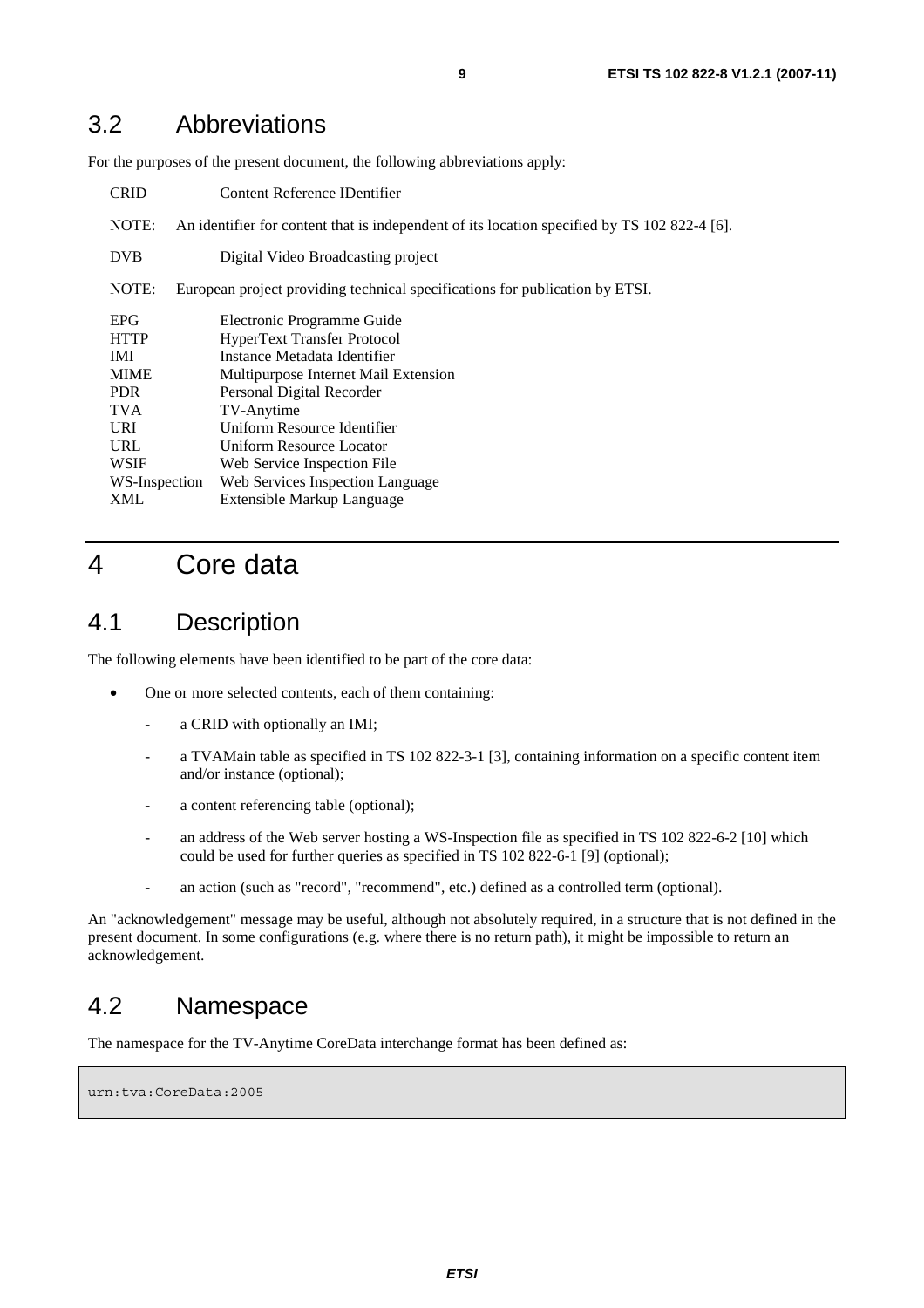#### 4.3 CoreData element



| <b>Name</b>                | <b>Definition</b>                                                                                                                                                               |
|----------------------------|---------------------------------------------------------------------------------------------------------------------------------------------------------------------------------|
| SelectedContentType        | A complex type to describe a list of contents with their<br>associated metadata and the action to be done on them.                                                              |
| tva:TVAMain                | A TVAMain table as specified in TS 102 822-3-1 [3].                                                                                                                             |
| CR:ContentReferencingTable | A ContentReferencing table as specified in<br>TS 102 822-4 [6].                                                                                                                 |
| <b>WSIFServerAddress</b>   | A server address referring to a site where the PDR can<br>retrieve a WS Inspection File.                                                                                        |
| Action                     | An optional element that describes what the PDR is<br>supposed to do with the selected content. The default<br>value for the action is "Record replacing any existing<br>copy". |
| id                         | A mandatory attribute to identify the selected content. The<br>selected content is identified by its Content Referencing<br>IDentifier (CRID).                                  |
| instanceMetadataId         | An optional attribute to identify a specific instance of the<br>selected content. This attribute is already defined in<br>TS 102 822-3-1 [3].                                   |
| CoreDataType               | A complex type to describe a list of contents with their<br>associated metadata and the action to be done on them.                                                              |
| SelectedContent            | An element used to describe a selected content and all<br>possible information related to this content.                                                                         |

#### 4.4 Action element

```
 <complexType name="CoreDataActionType"> 
  <sequence> 
    <element name="Type" type="tva:ControlledTermType"/> 
  </sequence>
```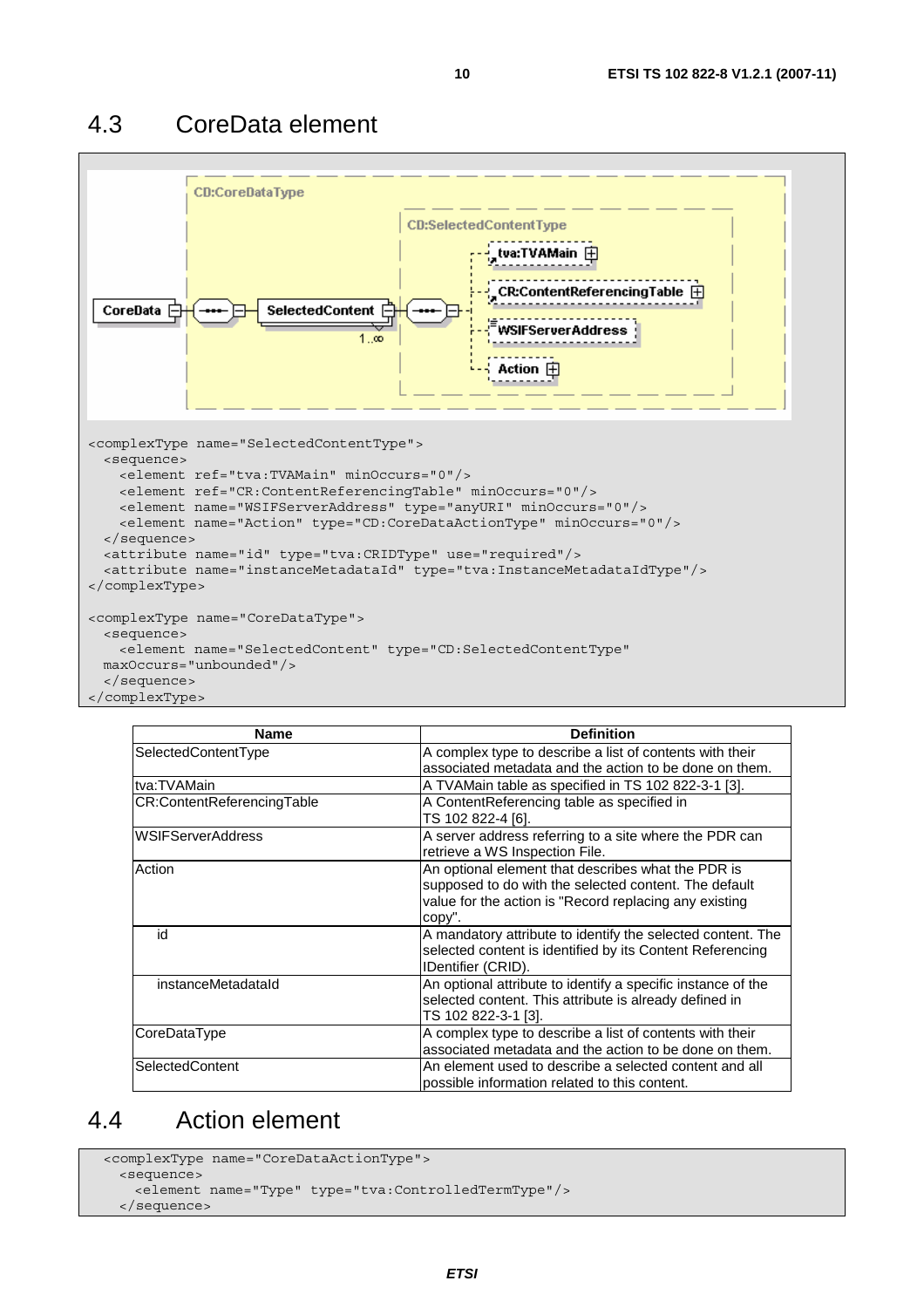```
 <attribute name="instruction" use="optional" default="create"> 
  <simpleType> 
    <restriction base="string"> 
      <enumeration value="create"/> 
       <enumeration value="cancel"/> 
     </restriction> 
  </simpleType>
```
 </attribute> </complexType>

| <b>Name</b>        | <b>Definition</b>                                                                                                                                                                                                                                  |
|--------------------|----------------------------------------------------------------------------------------------------------------------------------------------------------------------------------------------------------------------------------------------------|
| CoreDataActionType | A complex type that describes the intended PDR action<br>on the selected content with the associated metadata.                                                                                                                                     |
| Type               | This element specifies what to do with the selected<br>content (e.g. "Record", "Remind" or "Recommend").<br>The value is to be chosen from the<br>"CoreDataActionTypeCS" classification scheme listed<br>lin clause A.2.                           |
| linstruction       | This optional attribute indicates if this command is a<br>creation or a cancellation of an already sent one.<br>Two values:<br>"create" for a new action (default);<br>"cancel" to cancel an already sent action request on a<br>selected content. |

#### 4.5 Examples

#### 4.5.1 CoreData example for a single selected content

Here is an example of a "CoreData" structure containing detailed information about a selected content to be recorded. Content location is included in the ProgramLocationTable.

```
<?xml version="1.0" encoding="UTF-8"?> 
<CoreData xmlns="urn:tva:CoreData:2007" xmlns:tva="urn:tva:metadata:2007" 
xmlns:CR="urn:tva:ContentReferencing:2007" 
xmlns:xsi:schemaLocation="urn:tva:CoreData:2007 CoreData.xsd"> 
   <SelectedContent Id="CRID://foo.co.uk/Westenders"> 
     <tva:TVAMain version="03" xml:lang="en" publisher="..." publicationTime="2001-04- 
     05T21:00:00.00+01:00"> 
      <tva:CopyrightNotice>...</tva:CopyrightNotice> 
      <tva:ProgramDescription> 
        <tva:ProgramInformationTable> 
          <tva:ProgramInformation programId="CRID://foo.co.uk/Westenders"> 
            <tva:BasicDescription> 
              <tva:Title>Westenders</tva:Title>
               <tva:Keyword>Soap</tva:Keyword> 
            </tva:BasicDescription> 
           </tva:ProgramInformation> 
        </tva:ProgramInformationTable> 
        <tva:ProgramLocationTable> 
          <tva:BroadcastEvent serviceIDRef="hbc10022311"> 
            <tva:Program crid="CRID://foo.co.uk/Westenders"/> 
            <tva:ProgramURL>dvb://1.4ee2.3f4/</tva:ProgramURL> 
            <tva:PublishedStartTime>2002-06-05T18:00:00.00+01:00</tva:PublishedStartTime> 
            <tva:PublishedDuration>PT6H</tva:PublishedDuration> 
          </tva:BroadcastEvent> 
        </tva:ProgramLocationTable> 
       </tva:ProgramDescription> 
     </tva:TVAMain> 
   </SelectedContent> 
</CoreData>
```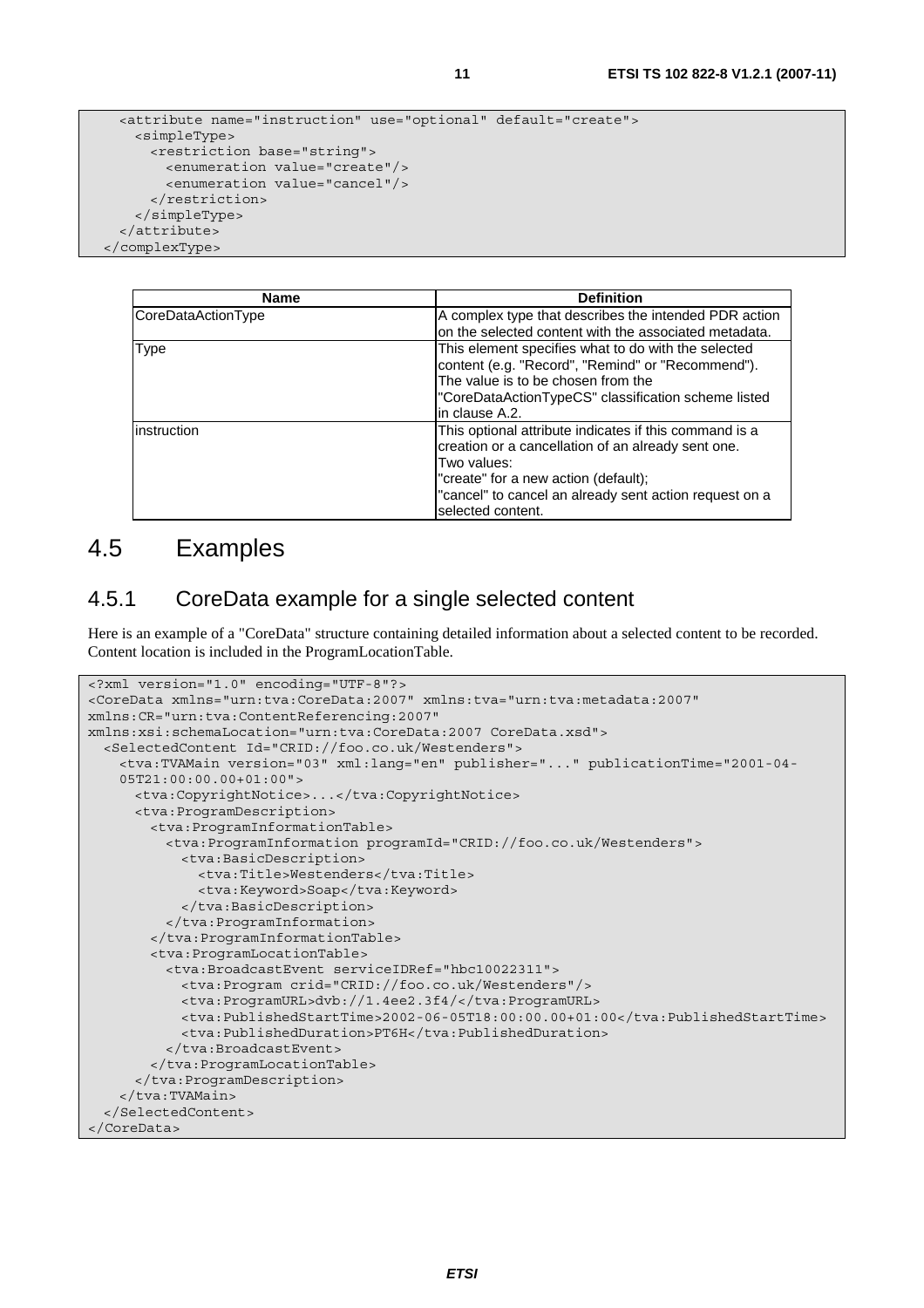#### 4.5.2 CoreData example for a set of selected contents

Although this example is not realistic, it is used to illustrate the different actions which can be requested on a selected content. It includes:

- A selected content with the action "recordAllowDuplicates".
- A selected content with the action "remind".
- A selected content with the action "recommend".
- A selected content with the instruction "cancel" to cancel the already sent request for this content.

```
<?xml version="1.0" encoding="UTF-8"?> 
<CoreData xmlns="urn:tva:CoreData:2007" xmlns:tva="urn:tva:metadata:2007" 
xmlns:CR="urn:tva:ContentReferencing:2007 xmlns:xsi:schemaLocation="urn:tva:CoreData:2007 
CoreData.xsd"> 
   <SelectedContent id="CRID://www.channel1.com/movies/title"> 
    <tva:TVAMain/> 
     <WSIFServerAddress>http://www.TV-Channel1.com</WSIFServerAddress> 
    <Action instruction="create"> 
      <Type href="urn:tva:CoreData:cs:CoreDataActionTypeCS:2005:2"> 
        <tva:Name xml:lang="en">recordAllowDuplicates</tva:Name> 
        <tva:Definition xml:lang="en"> to be recorded, authorize duplicate if a copy 
       already exists : CRID for latest news, two media formats</tva:Definition>
       </Type> 
     </Action> 
   </SelectedContent> 
   <SelectedContent id="CRID://www.channel1.com/movies/new_title"> 
    <tva:TVAMain/> 
    <WSIFServerAddress>http://www.TV-Channel1.com</WSIFServerAddress> 
    <Action> 
       <Type href="urn:tva:CoreData:cs:CoreDataActionTypeCS:2005:4"> 
        <tva:Name xml:lang="en">remind</tva:Name> 
        <tva:Definition xml:lang="en"> >Message coming from another device of the end- 
       user or a friend, just for information</tva:Definition>
      </Type> 
     </Action> 
   </SelectedContent> 
   <SelectedContent id="CRID://www.channel2.com/movies/titanic"> 
    <CR:ContentReferencingTable version="1"/> 
    <WSIFServerAddress>http://www.TV-Channel1.com</CRTServerAddress> 
    <Action> 
      <Type href="urn:tva:CoreData:cs:CoreDataActionTypeCS:2005:5"> 
        <tva:Name xml:lang="en">recommend</tva:Name> 
        <tva:Definition xml:lang="en">preselection coming from me or suggestion coming 
       from any user</tva:Definition>
      </Type> 
     </Action> 
   </SelectedContent> 
   <SelectedContent id="CRID://www.channel3.com/series/friends" 
   InstanceMetadataId="imi:metadataProv.com/2"> 
    <tva:TVAMain/> 
    <CR:ContentReferencingTable version="1"/> 
    <WSIFServerAddress>http://www.TV-AllChannels.com</WSIFServerAddress> 
    <Action instruction="cancel"> 
       <Type href="urn:tva:CoreData:cs:CoreDataActionTypeCS:2005:2"> 
        <tva:Name xml:lang="en">recordAllowDuplicates</tva:Name> 
        <tva:Definition xml:lang="en"> to be recorded, authorize duplicate if a copy 
       already exists : CRID for latest news, two media formats</tva:Definition>
      </Type> 
     </Action> 
   </SelectedContent> 
</CoreData>
```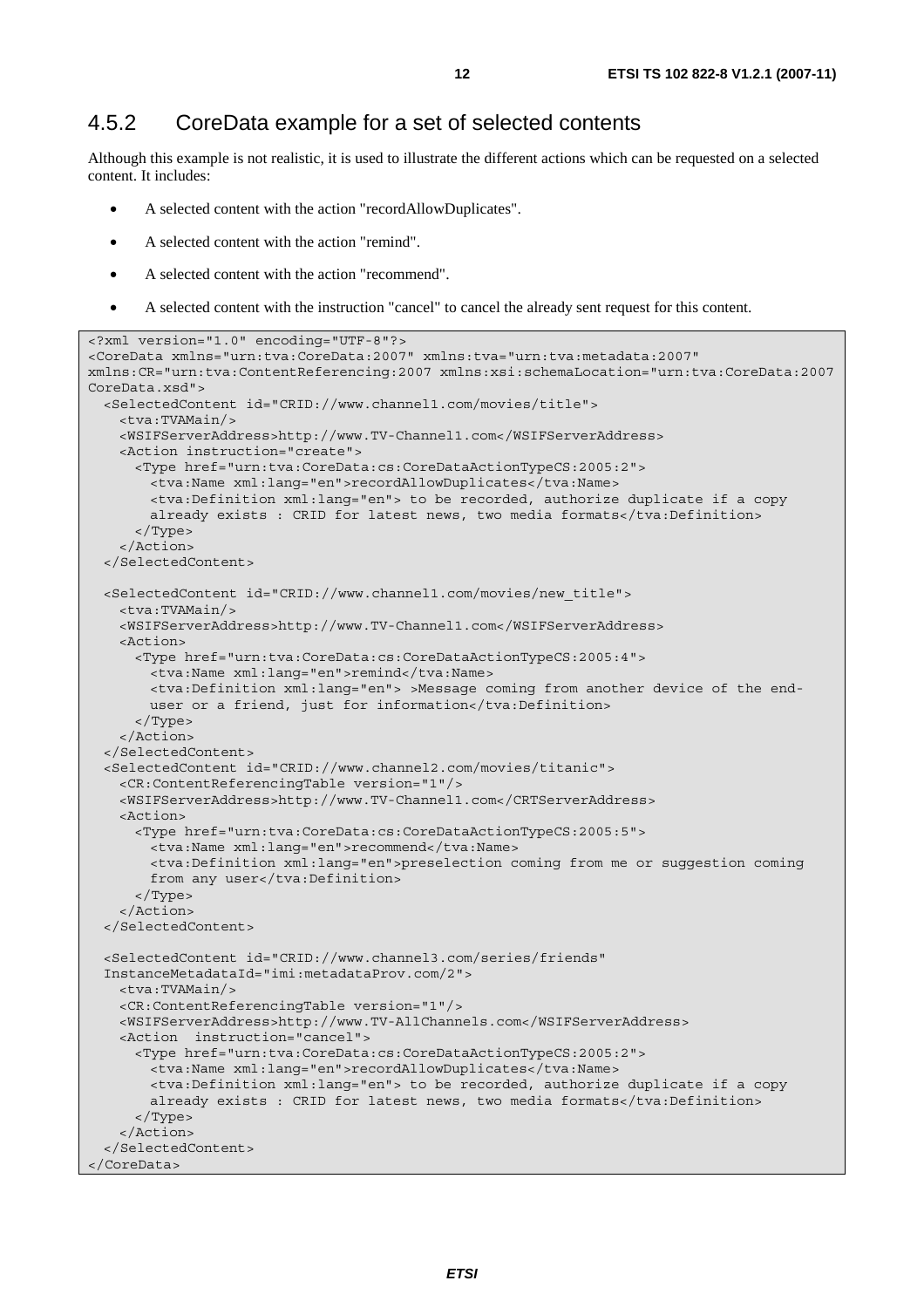# 5 TVA metadata retrieval from web sites

There are many providers of EPG related services on the web who offer information about content in formats that would not be understood by TV Anytime enabled devices. Without using the present document, when a consumer sees a piece (or pieces) of content described on the website EPG, and chooses to record that content, they would have to repeat the search and selection process from the beginning on their TVA device.

The present document provides a mechanism that allows these services to include sufficient information that can be transferred to a TVA device so that it can safely capture the consumer's request.

This could be done, for example, if the website displayed a specific button or link on a page offering the ability to download a "CoreData" file, as specified in the present document, for the selected content to their TVA device.

The "Content-Type" in the HTTP header of the response shall contain the following MIME type to launch the TVA recorder programme: "application/x-tva-recorder".

The file extension ".cdt" is allocated to the CoreData Structure.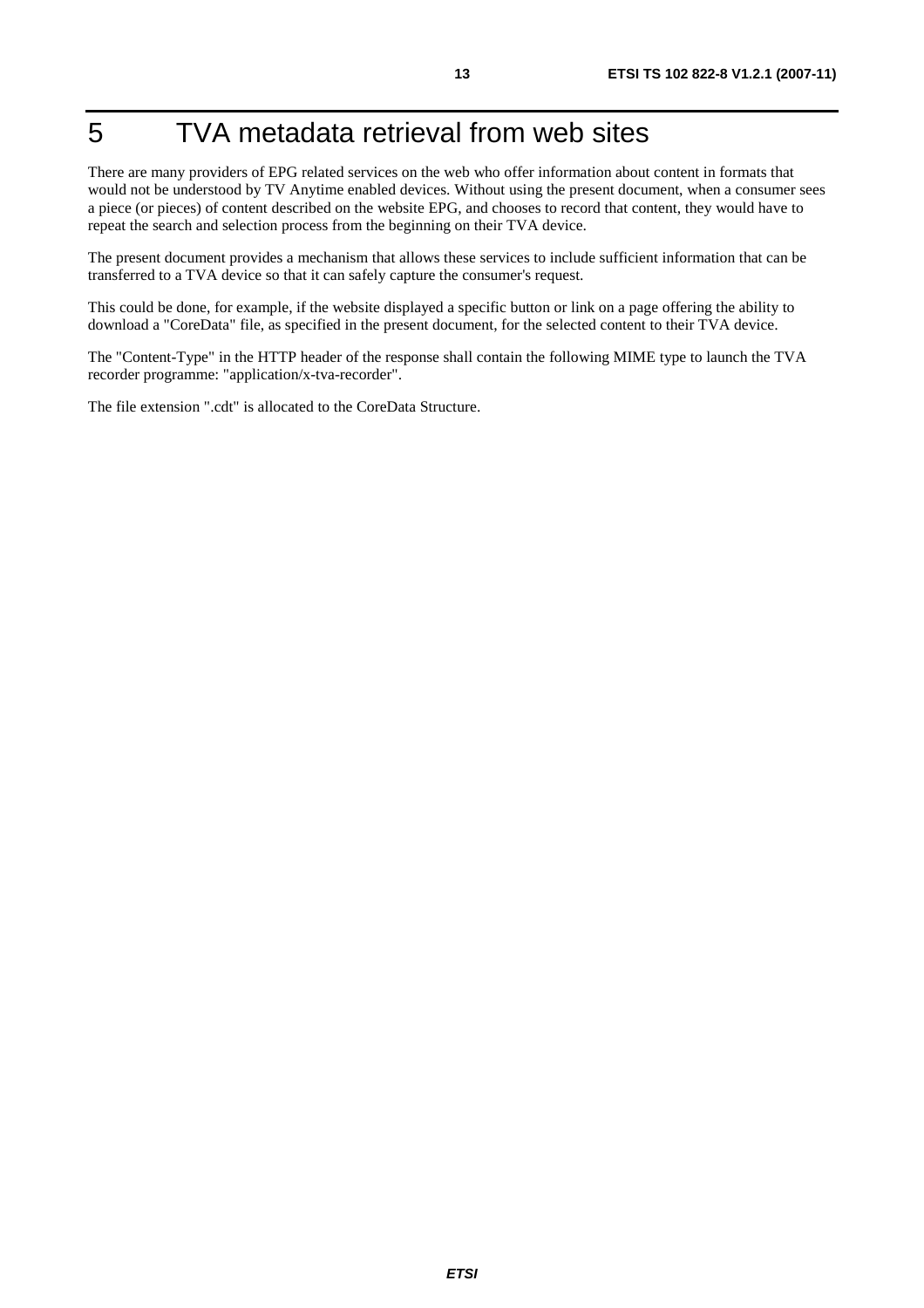### Annex A (normative): Interchange data scheme and classification scheme

### A.1 Interchange data scheme

The following clause contains the tva\_core\_data\_8\_v121.xsd file.

```
<?xml version="1.0" encoding="UTF-8"?> 
<schema targetNamespace="urn:tva:CoreData:2007" xmlns:cd="urn:tva:CoreData:2007" 
xmlns:cr="urn:tva:ContentReferencing:2007" xmlns:tva="urn:tva:metadata:2007" 
xmlns="http://www.w3.org/2001/XMLSchema" elementFormDefault="qualified" 
attributeFormDefault="unqualified"> 
   <annotation> 
      <documentation xml:lang="en">This schema consists of datatypes that are normatively 
defined in ETSI TS 102 822-8 v1.2.1 (2007-06)</documentation> 
   </annotation> 
   <import namespace="urn:tva:metadata:2007" schemaLocation="tva_metadata_3-1_v141.xsd"/> 
   <import namespace="urn:tva:ContentReferencing:2007" 
   schemaLocation="tva_content_referencing_4_v131.xsd"/> 
   <import namespace="urn:tva:mpeg7:2005" schemaLocation="tva_mpeg7.xsd"/> 
   <element name="CoreData" type="cd:CoreDataType" /> 
   <complexType name="CoreDataActionType"> 
      <sequence> 
         <element name="Type" type="tva:ControlledTermType"/> 
      </sequence> 
      <attribute name="instruction" use="optional" default="create"> 
         <simpleType> 
            <restriction base="string"> 
               <enumeration value="create"/> 
               <enumeration value="cancel"/> 
            </restriction> 
         </simpleType> 
      </attribute> 
   </complexType> 
   <complexType name="SelectedContentType" > 
      <sequence> 
         <element ref="tva:TVAMain" minOccurs="0" /> 
         <element ref="cr:ContentReferencingTable" minOccurs="0"/> 
         <element name="WSIFServerAddress" type="anyURI" minOccurs="0" /> 
         <element name="Action" type="cd:CoreDataActionType" minOccurs="0" /> 
      </sequence> 
      <attribute name="id" type="tva:CRIDType" use="required"/> 
      <attribute name="instanceMetadataId" type="tva:InstanceMetadataIdType"/> 
   </complexType> 
   <complexType name="CoreDataType"> 
      <sequence > 
         <element name="SelectedContent" type="cd:SelectedContentType" 
maxOccurs="unbounded"/> 
      </sequence> 
   </complexType> 
</schema>
```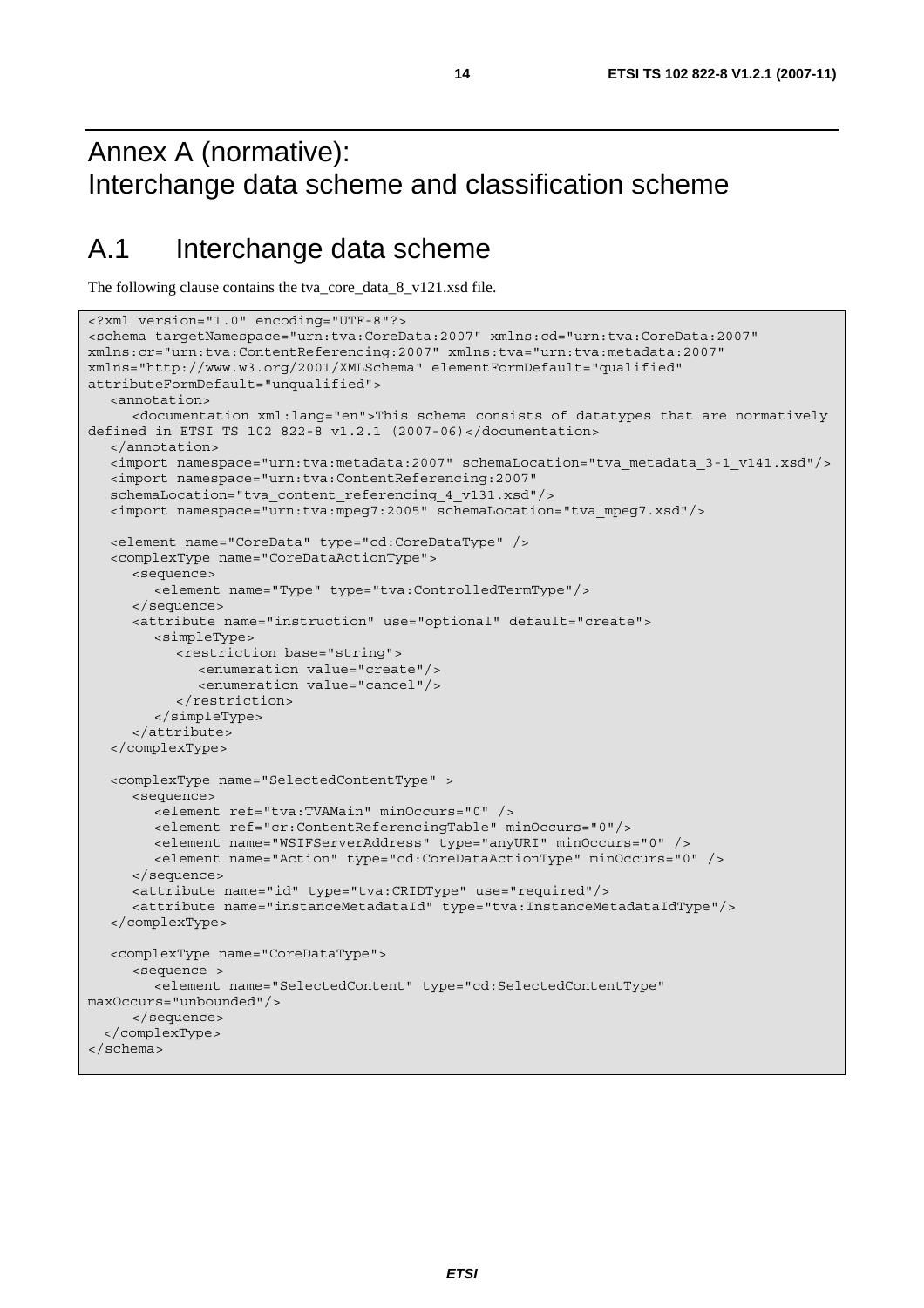# A.2 Core data action type classification scheme (CoreDataActionTypeCS.xml)

| xml version="1.0" encoding="UTF-8"?                                                               |
|---------------------------------------------------------------------------------------------------|
| <classificationscheme uri="urn:tva:CoreData:cs:CoreDataActionTypeCS:2005"></classificationscheme> |
| <term termid="1"></term>                                                                          |
| <name xml:lang="en">recordReplace</name>                                                          |
| <definition xml:lang="en"> to be recorded, replacing exiting one if it</definition>               |
| exists                                                                                            |
| $\langle$ Term>                                                                                   |
| <term termid="2"></term>                                                                          |
| <name xml:lanq="en">recordAllowDuplicates</name>                                                  |
| <definition xml:lang="en"> to be recorded, authorize duplicate if a copy already</definition>     |
| exists: CRID for latest news, two media formats                                                   |
| $\langle$ Term>                                                                                   |
| <term termid="3"></term>                                                                          |
| <name xml:lang="en">recordIfNotYetExists</name>                                                   |
| <definition xml:lang="en"> to be recorded only if it is not yet recorded. E.g.: to</definition>   |
| complete a series without rerecording                                                             |
| $\langle$ Term>                                                                                   |
| <term termid="4"></term>                                                                          |
| <name xml:lang="en">remind</name>                                                                 |
| <definition xml:lang="en">Message coming from another device of the end-user or a</definition>    |
| friend, just for information                                                                      |
| $\langle$ Term>                                                                                   |
| <term termid="5"></term>                                                                          |
| <name xml:lang="en">recommend</name>                                                              |
| <definition xml:lang="en">preselection coming from me or suggestion coming from any</definition>  |
| user                                                                                              |
| $\langle$ Term>                                                                                   |
|                                                                                                   |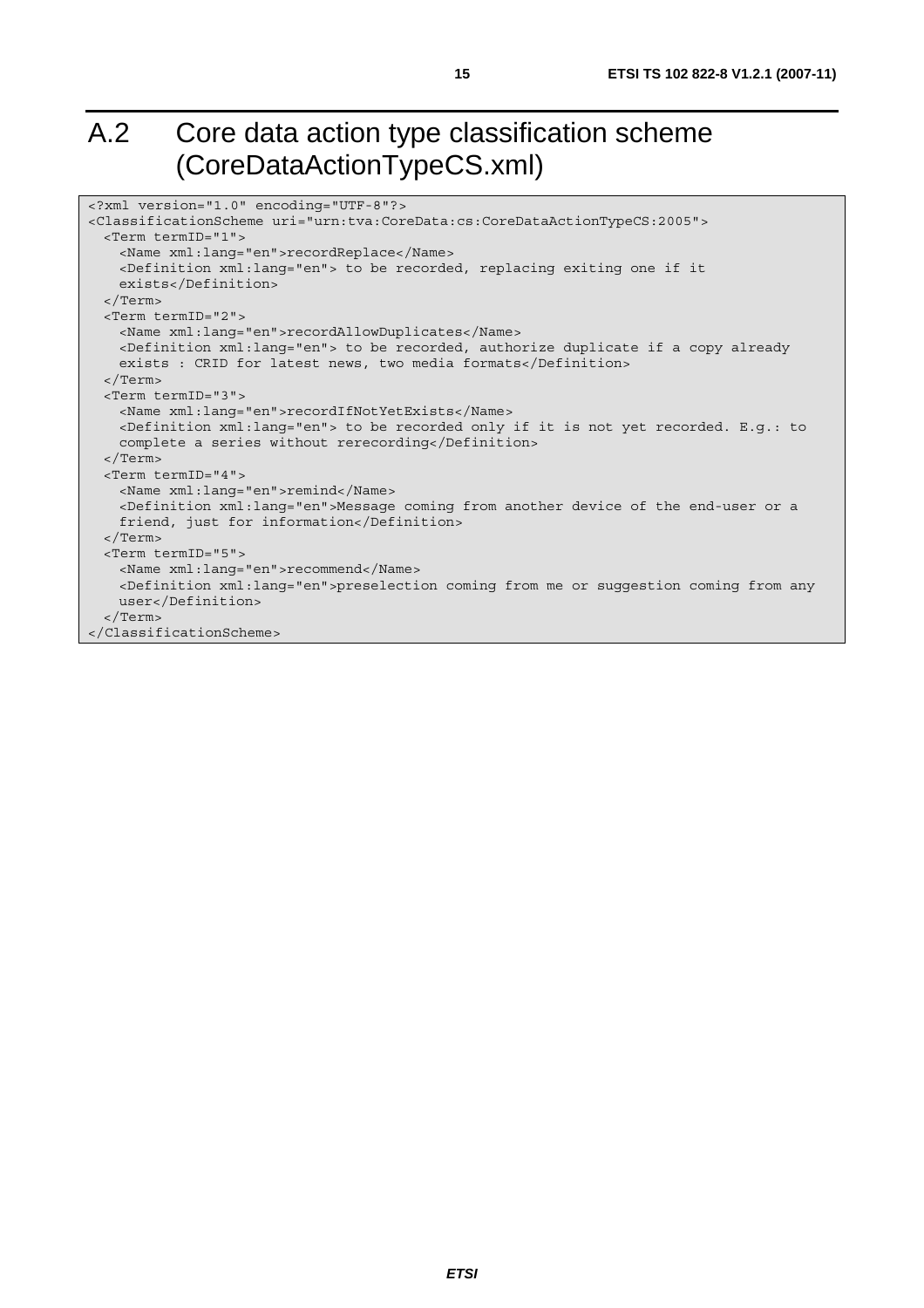### Annex B (normative): *TV-Anytime* description schemes for interchange data format

The *TV-Anytime* DSs listed in the present document have been aggregated into several **xsd files identified by the Description Schemes' names**, forming the reference documentation, contained in archive ts\_10282208v010201p0.zip which accompanies the present document:

- tva\_Core\_Data\_8\_v121.xsd contains the interchange data scheme defined in annex A.1
- CoreDataActionTypeCS.xml contains the Core Data Action Type Classification Scheme defined in Annex A.2.

In order to validate, tva\_Core\_Data\_8\_v121.xsd imports several description schemes from other parts of the *TV-Anytime* specification:

- tva\_metadata\_3-1\_v141.xsd and tva\_mpeg7.xsd and can be found in ts\_1028220301v010401p0.zip, which is a file attached to TS\_1028220301v010401.
- tva\_content\_referencing\_4\_v131.xsd can be found in ts\_10282204v010301p0.zip, which is a file attached to TS\_10282204v010301.